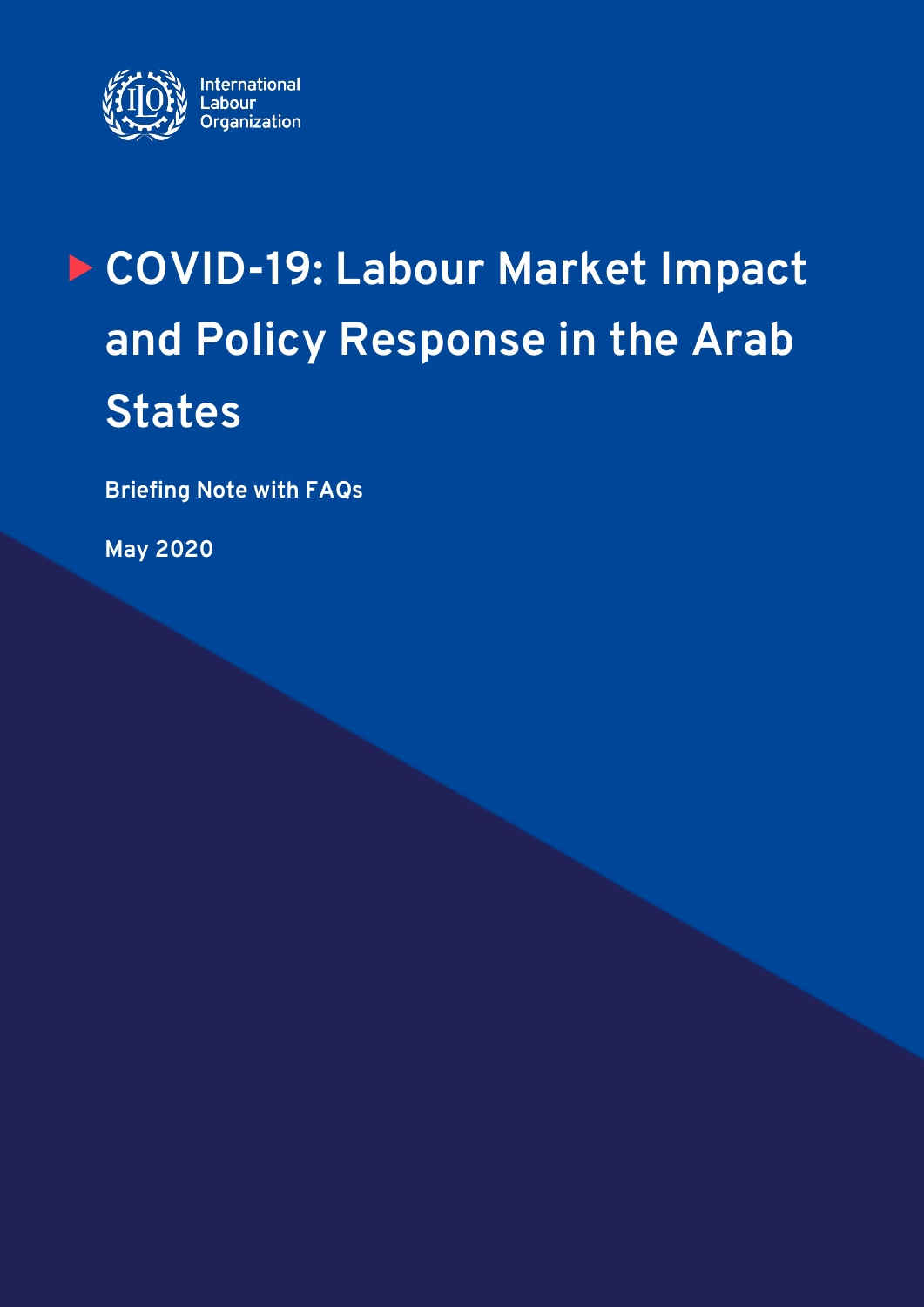# **Table of Contents**

| 1. Overall Economic Context in the Arab States and the Impact of                      |
|---------------------------------------------------------------------------------------|
|                                                                                       |
|                                                                                       |
|                                                                                       |
| How does this crisis compare with the 2008/9 financial crisis? Are we more prepared   |
|                                                                                       |
|                                                                                       |
|                                                                                       |
|                                                                                       |
|                                                                                       |
|                                                                                       |
| What is the answer for the thousands of small and/or informal businesses that are in  |
|                                                                                       |
| What about the employment rights of people whose jobs are affected by the crisis?  13 |
|                                                                                       |
|                                                                                       |
| Why are migrant workers particularly vulnerable and likely to be disproportionately   |
|                                                                                       |
| What policy responses should be considered to support migrant workers in the Arab     |
|                                                                                       |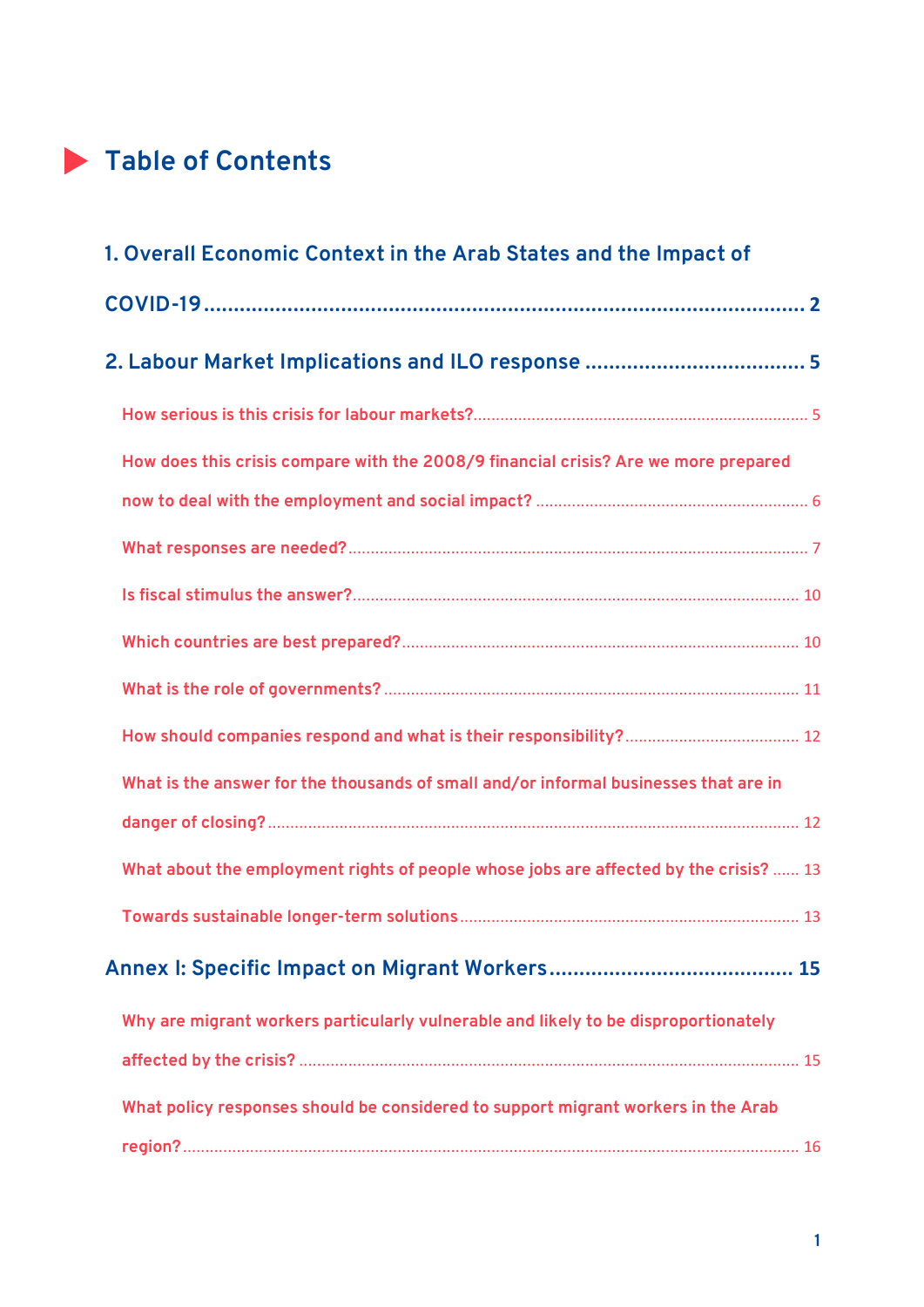# **1. Overall Economic Context in the Arab States and the Impact of COVID-191**

Beyond the devastating human consequences of the Coronavirus pandemic that has spread around the globe, economic activity has slowed down to a trickle, with huge costs imposed on economies and societies worldwide.

In the Arab States, the increasing number of COVID-19 cases quickly led to the announcement of stringent preventive measures by the region's governments to limit the spread of the virus. The vast majority of countries have stopped international air and sea travel, closed borders, banned public gatherings and imposed lockdowns, including the closure of schools and businesses. While some countries in the region have recently begun easing their lockdown measures, the process is necessarily only gradual and tentative, as governments try to balance the economic benefits and health risks of lifting restrictions.

The Arab region has been beset by difficult economic circumstances even prior to the pandemic. On the one hand, long-lasting oil price fluctuations and the heavy reliance on oil exports have dampened GDP growth in oil rich Gulf countries, despite national efforts to diversify. On the other hand, the non-GCC countries have either been embroiled in conflict and war (Iraq, OPT, Syria and Yemen), or have witnessed a large influx of refugees, putting pressure on their infrastructure and economic prospects (Jordan and Lebanon). A deterioration of living standards has resulted in renewed waves of popular protests and unrest in some countries.

As is the case in other regions, the COVID-19 pandemic has created additional economic challenges in the Arab States, driven in particular by a drop in domestic and external demand, a reduction in trade, disruption of production, a fall in consumer confidence, and tightening of financial conditions. Key job-rich sectors are being severely hit, affecting primarily economies that rely heavily on tourism, hospitality and services.<sup>2</sup>

Arab oil-exporting countries face the additional shock of rapidly decreasing oil prices. The COVID-19-related travel restrictions have reduced global demand for oil, while the absence of a new production agreement among OPEC+ members has led to an oversupply. As a result, by March 2020, oil prices had fallen by over 50 per cent since the start of the crisis,<sup>3</sup> resulting in lower revenues and increased pressures on government budgets, with trickledown effects on the rest of the economies. In an attempt to stall the continued downward trajectory, the 10th extraordinary ministerial meeting of OPEC was held on 12 April 2020, during which participants agreed to cut their global oil production to 9.7 mb/day from 1

<sup>1</sup> This note refers to the countries covered by the ILO's Regional Office for Arab States, namely Bahrain, Iraq, Jordan, Kuwait, Lebanon, Occupied Palestinian Territory, Oman, Qatar, Saudi Arabia, Syria, United Arab Emirates, Yemen.

<sup>2</sup> IMF, "COVID-19 Pandemic and the Middle East and Central Asia: Region Facing Dual Shock", March 23, 2020  $3$  ibid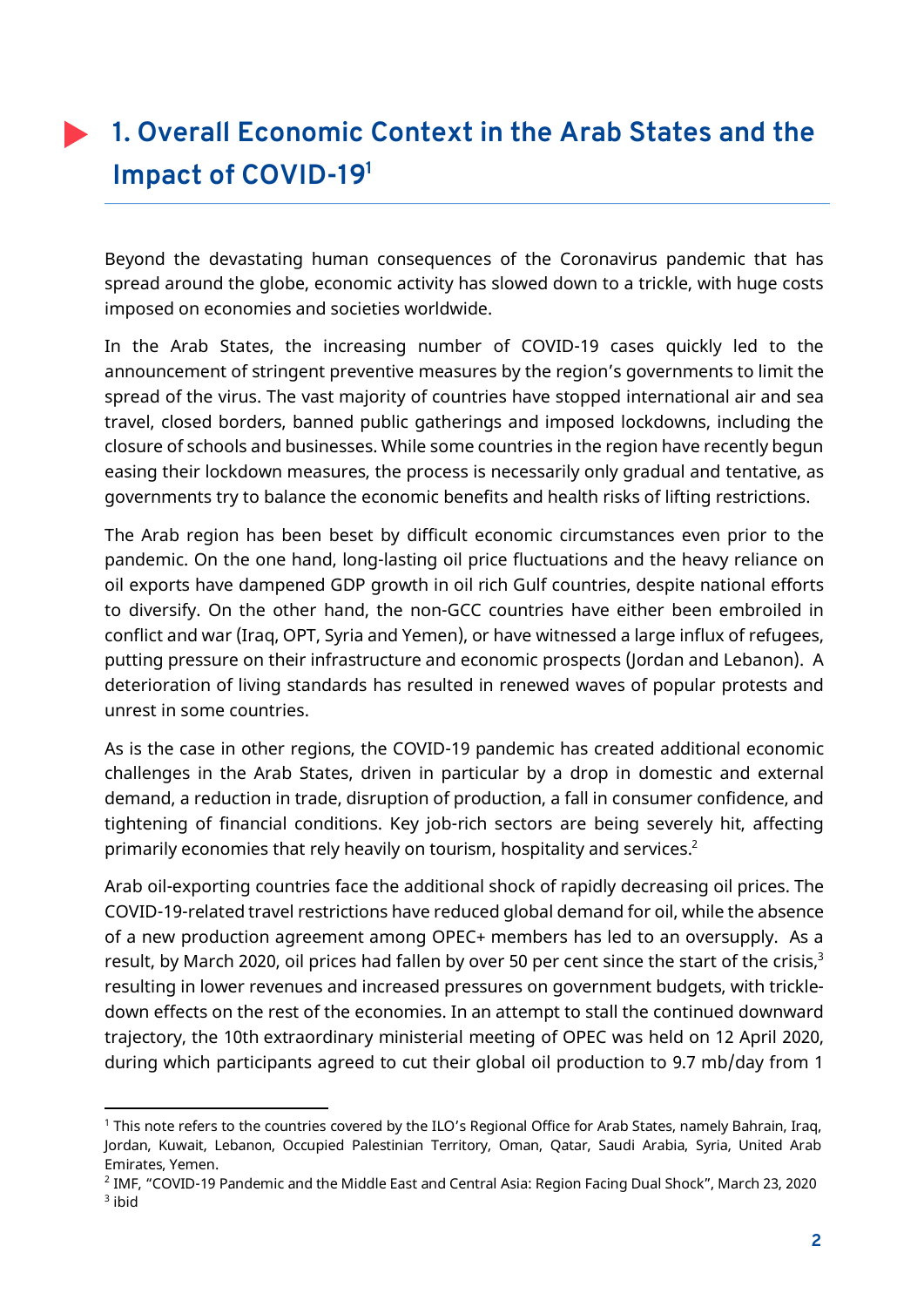May 2020 for an initial period of two months. As global economies gradually reopen, increased demand for oil with a cut in production could boost prices. However, it remains highly unlikely that prices would return to their \$70-\$80 pre-crisis levels in the near future.

On the other hand, for oil-importing countries, while low oil and gas prices are greatly beneficial, the virus remains a major blow to other sectors that constitute very important sources of revenue and employment. For example, in Jordan, a country that is very dependent on energy imports, low energy prices could help support the diversified industries and reduce the cost of living for the population. However, the huge repercussions of this global health crisis on the all-important tourism sector are leading to fewer revenues and impacting the broader economic situation in the country.

Further disruption of activities and services in conflict-affected countries, such as Yemen and Syria, will have even deeper consequences, as these countries already have very strained government structures, suffer from crippled economies and labour markets, and lack the basic infrastructures needed to address this crisis. This is in addition to the economic sanctions imposed on these countries and the related restictions on trade flows of basic goods, including medical supplies, impacting governments' abilities to curb and contain the spread of the virus. This also applies to Gaza, where the healthcare system has been devastated by 13 years of blockade and multiple wars.

Other countries where large numbers of refugees reside are also facing heightened risks, with increased support particularly needed for these groups, but also for the more vulnerable segments of the local population, while at the same time government resources are limited and decreasing. Lebanon is a case in point: the country is already in a deep recession, facing one of its worst economic disasters, and a banking crisis that is threatening the livelihoods of millions. At the same time, more than a million Syrian and Palestinian refugees reside in the country, with a large proportion of the national population being unprotected and vulnerable. For Lebanon, this health crisis comes at a very critical point in time and risks plunging the country into even deeper recession and poverty.

According to the ILO nowcasting model, working hours in the Arab States declined in the first quarter of 2020 by an estimated 1.8 per cent (equivalent to approximately 1 million full-time jobs, assuming a 48-hour working week), compared to the pre-crisis situation (fourth quarter of 2019). In the second quarter of 2020, the Arab region is expected to witness an even sharper decline, with a loss of 10.3 per cent of the hours worked compared to the last pre-crisis quarter, that is equivalent to 6 million full-time jobs. This will directly translate into lower levels of income and increased poverty, especially in countries where fiscal space is limited and labour market institutions are weak.

The employment impact of this crisis remains, however, far from uniform, with significant differentials expected from one sector to another. The sectors identified as "most at risk" include accommodation and food services, manufacturing, retail, and business and administrative activities. These sectors are facing huge output losses both in the region and globally, with inevitable implications on their workforce.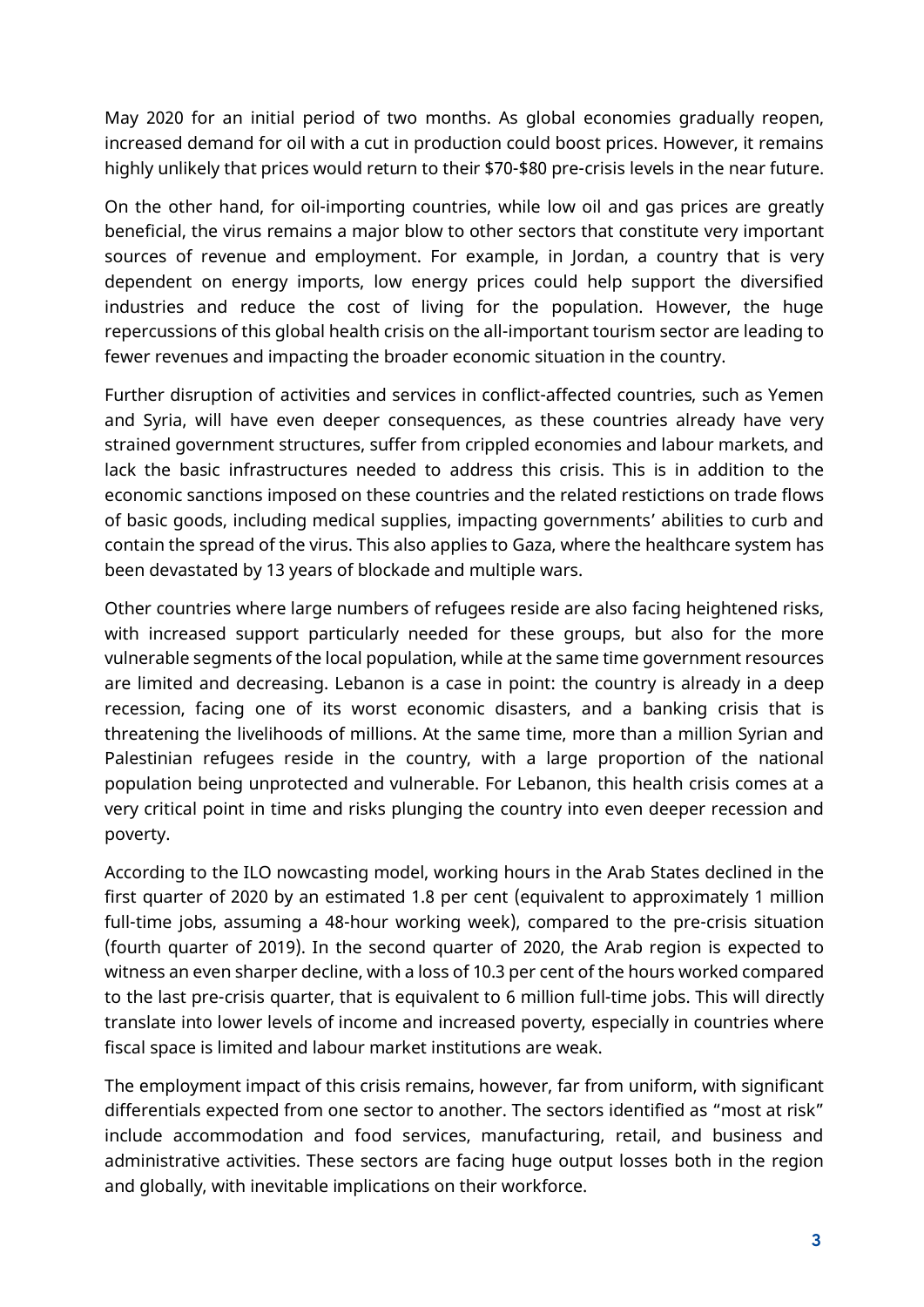In the Arab States, 18.2 million individuals are employed in these most-at-risk sectors, suggesting that almost one third of the employed population in the region is facing high risks of layoff, reduction of wages or hours of work. Other sectors will undeniably also face significant losses.

Workers in the informal economy are also at higher risk, with 89 per cent of all informal economy workers in the Arab States estimated to be significantly impacted by lockdown measures.

| Table 1: Employment at risk in the Arab region: a sectoral approach     |                                                          |                                 |        |             |                         |  |
|-------------------------------------------------------------------------|----------------------------------------------------------|---------------------------------|--------|-------------|-------------------------|--|
| <b>Economic activity</b>                                                | <b>Current impact</b><br>of crisis on<br>economic output | Employment <sup>4</sup> ('000s) |        |             | <b>Sectoral</b>         |  |
|                                                                         |                                                          | <b>Total</b>                    | Female | <b>Male</b> | shares of<br>employment |  |
| Education                                                               | Low                                                      | 4,417                           | 1,920  | 2,496       | 8.0                     |  |
| Human health and social work activities                                 | Low                                                      | 2,035                           | 798    | 1,237       | 3.7                     |  |
| Public administration and defence;<br>compulsory social security        | Low                                                      | 6,516                           | 563    | 5,953       | 11.9                    |  |
| <b>Utilities</b>                                                        | Low                                                      | 486                             | 21     | 465         | 0.9                     |  |
| Agriculture; forestry and fishing                                       | Low-medium                                               | 4,967                           | 506    | 4,461       | 9.0                     |  |
| Construction                                                            | Medium                                                   | 8,214                           | 80     | 8,135       | 15.0                    |  |
| Financial and insurance activities                                      | Medium                                                   | 707                             | 130    | 577         | 1.3                     |  |
| Mining and quarrying                                                    | Medium                                                   | 841                             | 42     | 800         | 1.5                     |  |
| Other services                                                          | Medium-high                                              | 4,865                           | 1,977  | 2,888       | 8.9                     |  |
| Transport; storage and communication                                    | Medium-high                                              | 3,623                           | 154    | 3,469       | 6.6                     |  |
| Accommodation and food service activities                               | High                                                     | 1,959                           | 178    | 1,781       | 3.6                     |  |
| Real estate; business and administrative<br>activities                  | High                                                     | 2,968                           | 289    | 2,679       | 5.4                     |  |
| Manufacturing                                                           | High                                                     | 4,632                           | 371    | 4,261       | 8.4                     |  |
| Wholesale and retail trade; repair of motor<br>vehicles and motorcycles | High                                                     | 8,681                           | 495    | 8,185       | 15.8                    |  |
| <b>Total</b>                                                            |                                                          | 54,912                          | 7,525  | 47,386      | 100.0                   |  |

Workers in sectors that require continued general physical presence at the workplace, including healthcare in particular, are subject to significant health risks. This necessitates the adoption and enforcement of stringent OSH measures to ensure protection of staff. Such measures would support two million individuals working in healthcare and social work activities in the Arab region, of whom 40 per cent are women.

Further to the impact of this crisis on workers and the need to protect them, enterprises are also at risk and need tailored support to maintain economic activity and avoid business failure and complete disruption. Small enterprises and those operating in the informal economy and the most impacted sectors are particularly at risk, necessiating the right policy mix to ensure business continuity of the most vulnerable firms.

<sup>4</sup> These are ILOSTAT baseline regional estimates for 2020 prior to COVID-19.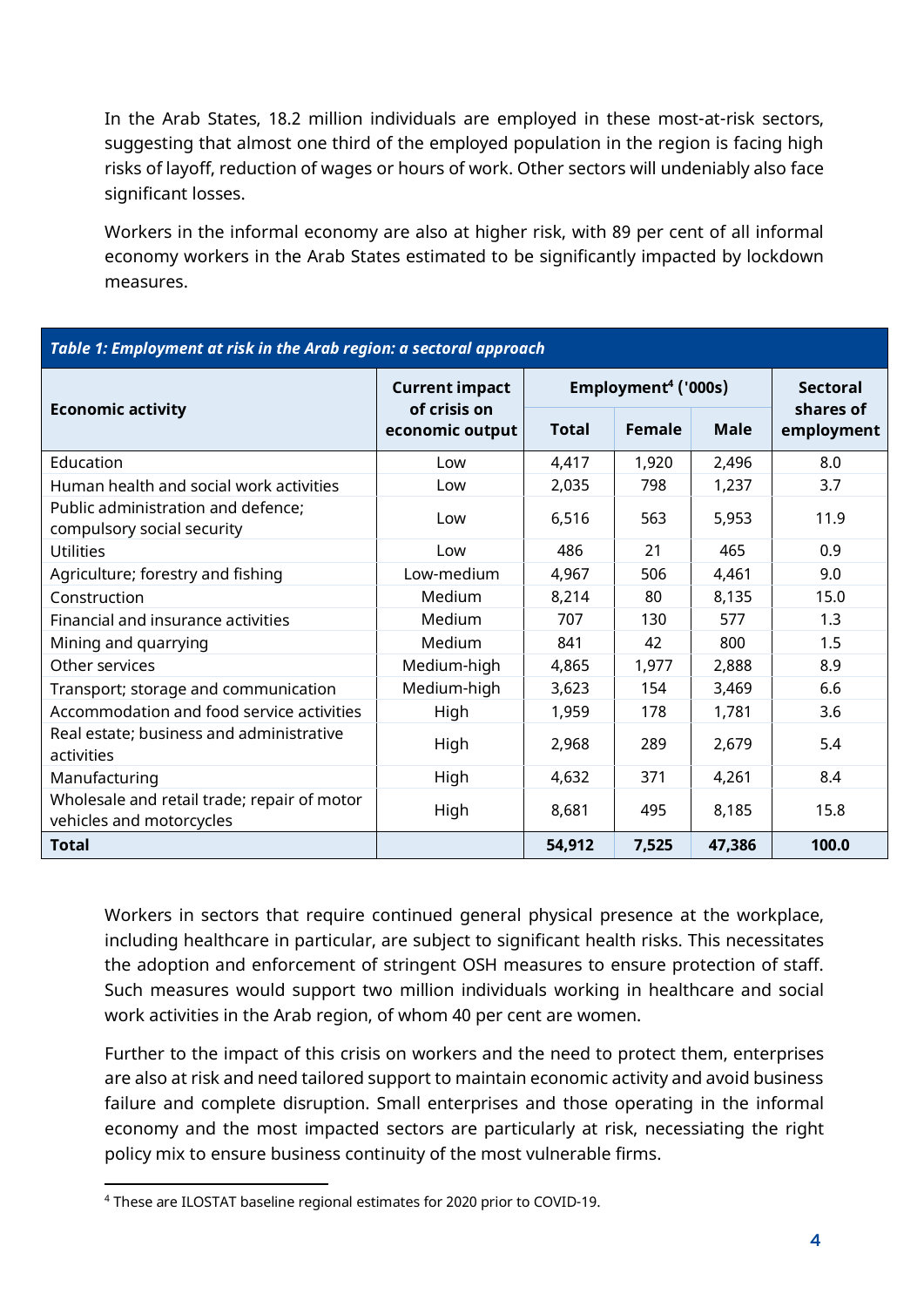# **2. Labour Market Implications and ILO response**

#### **How serious is this crisis for labour markets?**

This is **not just a health crisis, it is an economic and labour market crisis**. It is already clear it will affect:

- **The quantity of jobs, both unemployment and underemployment** (underemployment is particularly important because of growing casual and informal employment); and
- $\blacktriangleright$  The quality of work (e.g. wages, income, social protection).

This crisis will likely have a **disproportionate adverse impact on specific, more vulnerable groups** (women – who dominate the care sector and have less social protection, migrant workers, <sup>5</sup> refugees, displaced populations, workers with disabilities, gig workers, daily and informal economy workers, the young and55+).

Prior to the COVID-19 crisis, the Arab States region had one of the highest **unemployment** rates globally, with more than 4.68 million unemployed in 2019. <sup>6</sup> As businesses close and economic activities slow down, large numbers of jobs could be lost in 2020 because of the COVID-19 pandemic. Many of the region's economies that have long failed to create enough jobs for those looking for one, now face an even more complex situation with the disruption of the majority of activities.

**Underemployment** is also expected to increase significantly as the economic/social shutdown translates into reductions in working hours and wages. In Lebanon, for example, where the financial and economic situation was already dire and where large numbers of businesses had either laid off workers or reduced their working hours and wages even prior to the COVID-19 crisis, the situation becomes extremely dangerous and should be addressed urgently.

Moreover, changes in the employment status/situation of workers will directly affect their **incomes.** For individuals, this means less consumption, which creates a downward spiral for businesses, the latter already struggling to survive in many countries in the region, either because of war and instability (e.g. Syria, Yemen and the OPT) or because of difficult economic environments (e.g. Lebanon). There is an urgent need to mitigate or even prevent this negative feedback loop from forming, otherwise the economic and social devastation will last much longer than the virus outbreak.

**Working poverty** is expected to increase significantly, as employment conditions deteriorate and incomes decrease. This is in addition to the 4.25 million pre-existing

<sup>5</sup> Annex I of this briefing note focuses specifically on the impact of the COVID-19 crisis on migrant workers in the Arab region, given that their extensive presence in the region is an important feature, and particularly in the Gulf Cooperation Council (GCC) where migrant workers comprise the large majority of workers in the private sector in three GCC countries in particular (Kuwait, Qatar and UAE).

<sup>6</sup> ILO modelled estimates, Nov. 2019.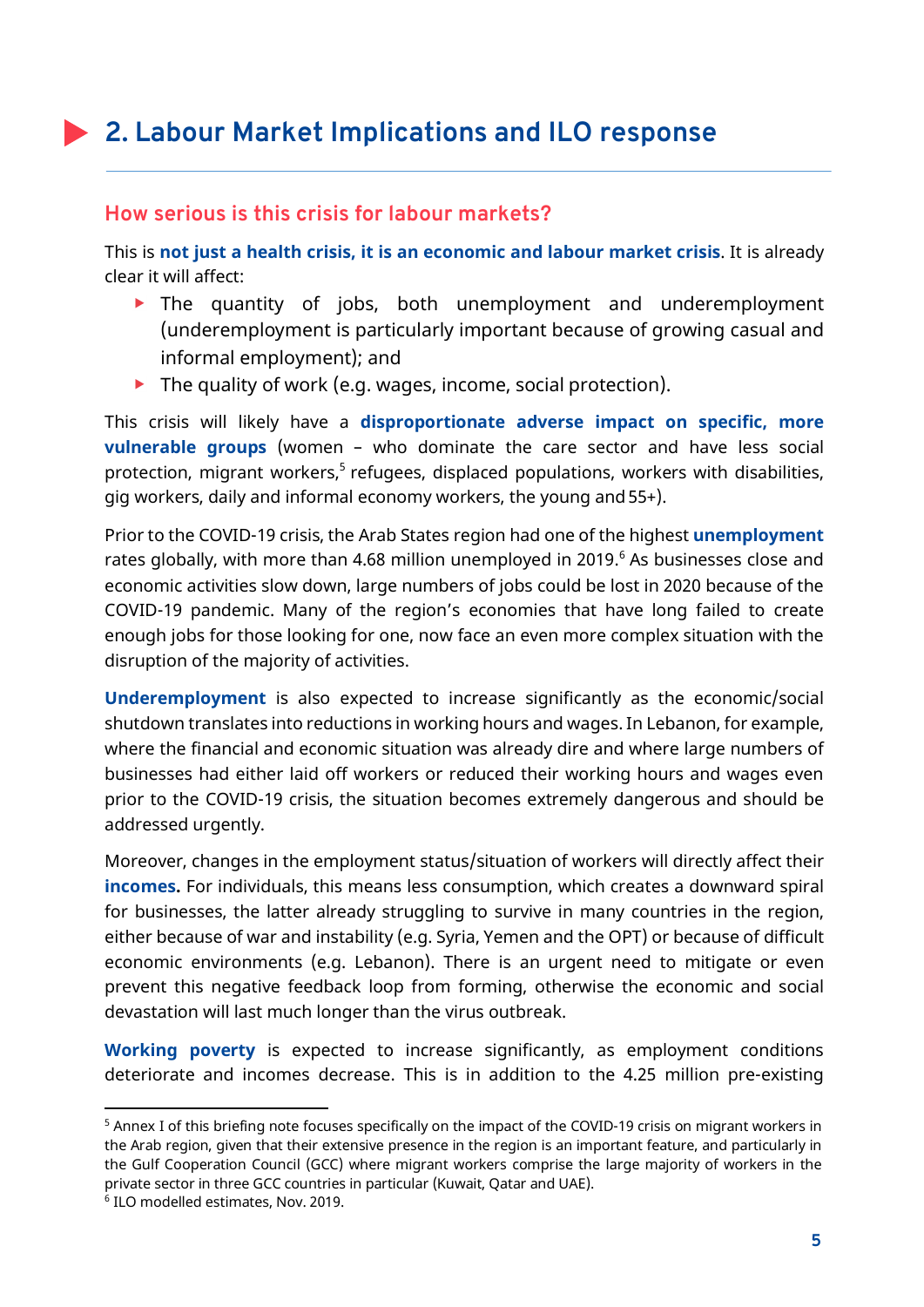working poor in the Arab region, as of 2019, whose employment-related incomes, prior to the COVID-19 crisis, were not sufficient to lift them and their families out of poverty and ensure decent living conditions. The more recent health crisis has potentially devastating consequences for families, with those living in poverty vulnerable to becoming even poorer, and a large number of additional families falling into poverty. People in working poverty cannot 'invest' in health or education and face real challenges affording their basic needs.

Some sectors of the population can be disproportionately affected, thereby increasing **inequalities.** These include women who are more likely to lack social protection and more likely to have care responsibilities/work); youth and 55+ workers; in addition to migrant workers and other refugee and displaced populations who, even prior to this crisis, have been subject to discrimination, unequal treatment and poor working and employment conditions, compared with their national counterparts.

In terms of gender inequalities, this pandemic has greatly increased the time spent by women in unpaid work. As schools, childcare and other care facilities are closed, Arab women, and particularly those working in the health sector and other vital sectors, face a double burden of longer shifts at work and additional unpaid care work at home.

**Refugees** in the region are also facing compounded challenges. An outbreak of COVID-19 could easily spread through the overcrowded camps and settlements, where people are more susceptible to getting ill, because they do not have proper access to sanitation and handwashing facilities; and at the same time are less capable of fighting off the disease because of barriers to accessing healthcare services. These groups are also greatly impacted by the lockdown imposed by the governments of their respective hosting countries, and have either lost their jobs and incomes, or are risking their lives by going to work without taking any real protective measures.

Daily, on-call and other informal workers who lack economic security and who constitute a large proportion of the workforce in the Arab States, will be severely hit. Social protection systems in the region remain weak and fragmented at a time when such support is a must and universal comprehensive social protection systems can best help governments weather this pandemic. For many countries the scaling up of emergency social protection measures to protect income of vulnerable workers and families, particularly those who are currently uncovered, can be an important opportunity to set foundations for the development of a more inclusive and comprehensive national social protection system.

# **How does this crisis compare with the 2008/9 financial crisis? Are we more prepared now to deal with the employment and social impact?**

Following the 2008-9 global financial crisis, unemployment in the MENA region (excluding Yemen, for which 2010 data are not available) increased by 0.36 million (from 9.53 million in 2007 to 9.89 million in 2010).<sup>7</sup> The COVID-19 pandemic is likely to have a much more

<sup>&</sup>lt;sup>7</sup> ILO modelled estimates, Nov. 2019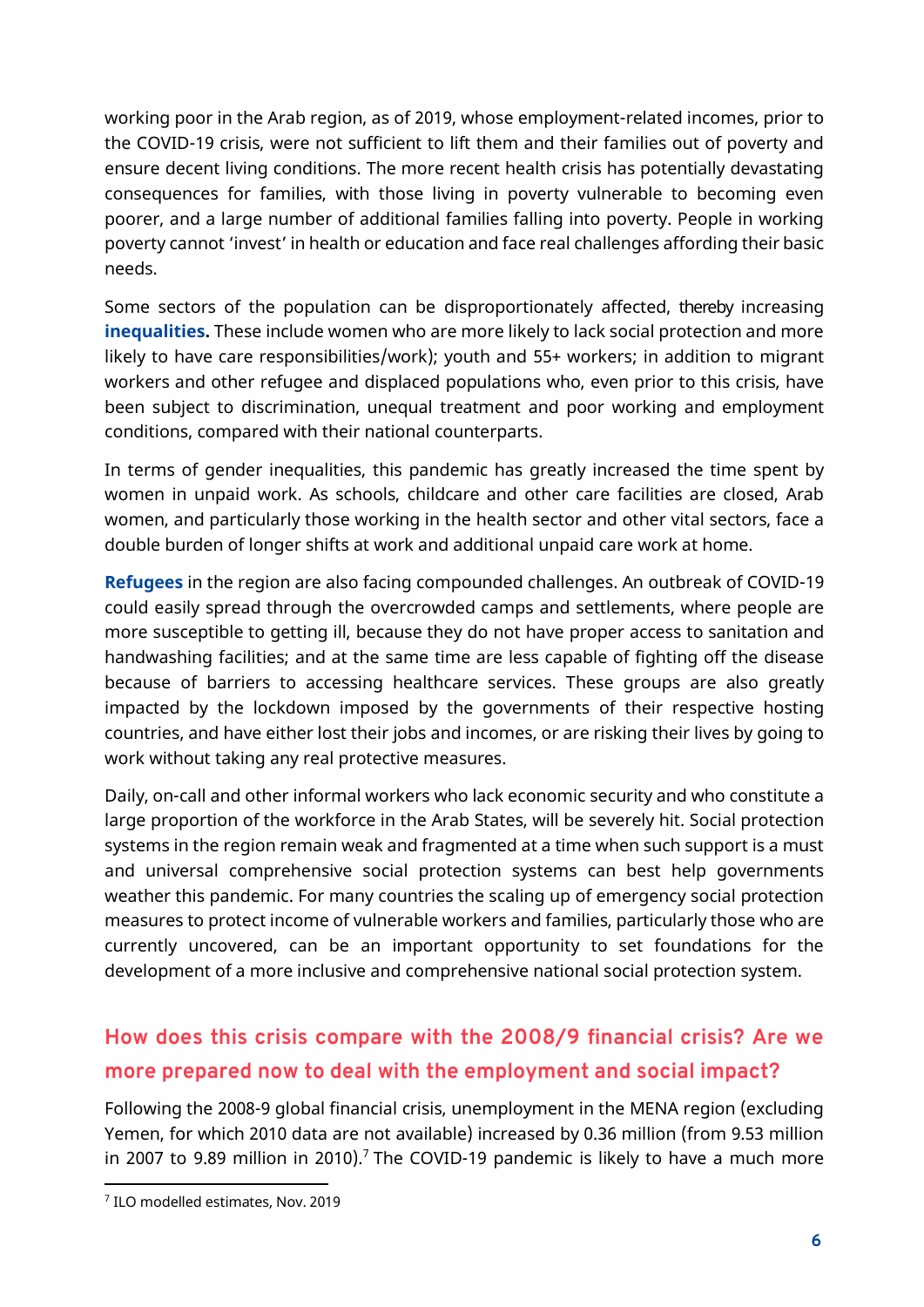damaging impact on employment (and so on societies) than the 2008-9 financial crisis.

Since the 2008 crisis, there has been a significant rise in **'new' forms of employment** (e.g. gig work) and an expanding informal sector. Increasing flows of migrant workers, large displacements of populations between and within countries, especially after the Arab uprisings, further added to the pre-existing labour market challenges in the region. These workers have little or no social protection coverage. Self-employment, which can act as a cushion, may not be even possible because of limits on movement of people (e.g. service providers) and goods.

The recent disillusionment with **multilateralism and rise of nationalism** in a number of countries across the world makes it more difficult to deal with a threat that does not recognize borders. National economies are too interwoven to be able to solve these employment and economic issues in isolation. Countries must therefore work together to combat this borderless crisis – as was seen in the 2008 financial crisis. International support should also be provided to countries that lack fiscal space and the needed resources to design and implement actions quickly.

# **What responses are needed?**

Policy responses should focus on two areas**: health protection measures** and **economic support** on both the demand and supply-side, including in particular social protection.

Workers, employers and their families should be protected from **health risks**. This requires large- scale public support and investment. Paid sick leave, teleworking, and improved occupational safety and health (OSH) can all help.

Timely, large-scale, and **coordinated policies** are needed to protect employment, help businesses and support incomes. It is important to stimulate economies to avoid a prolonged economic recession. In particular, people need to be kept in work so that they can support themselves.

While supporting vulnerable groups should be mainstreamed across any government response strategy, certain segments require specific, tailored responses. It is imperative for support to reach informal economy workers and enterprises, noting that they ordinarily tend to operate outside the reach of government authorities. Support actions include: identifying their needs and priorities and determine accordingly the nature and level of interventions needed; reducing their exposure to the virus; ensuring their access to health care; ensuring their participation in social dialogue; providing income and food support to individuals and their families to compensate for the loss of, or reduction in, economic activity; and supporting small businesses and SMEs both in the formal and informal sectors.

Many national governments are taking action, with large stimulus and **support packages**.

It is vital that these packages **focus on ordinary people**, not just big business and financial systems, and not just nationals (refugees, displaced populations and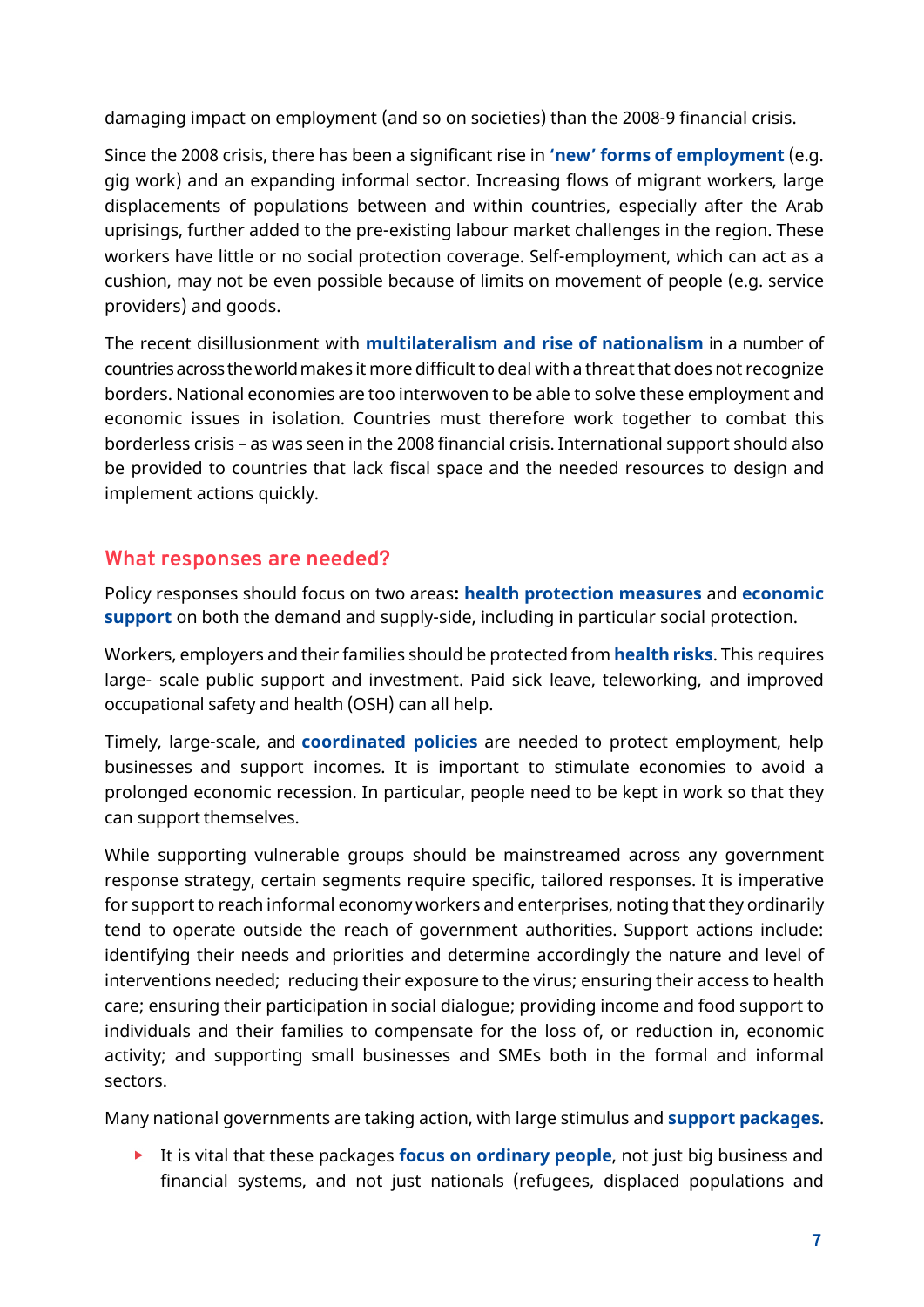migrant workers are among the most vulnerable and must also be supported).

There is a lack of **international and regional coordination**. This risks a 'beggarthy-neighbour' approach to recovery, and means nothing is being done for poorer countries that lack financial resources (and are often the same countries that lack social protection networks). A national recovery is not a real recovery. Arab States should work together, and ideally with the global community, to be able to lift themselves out of this crisis. Wealthier Arab countries could consider providing support to the poorer countries in the region where health sectors are already weak and social protection systems almost absent.

The ILO proposes a **four-pillared approach,** based on the experience of previous crises (SARS/MERS, 2008-9 financial crisis), and founded in international labour standards (ILS):

#### **1. Stimulating the economic and employment**

- Active fiscal policy
- $\blacktriangleright$  Accommodative monetary policy
- **Lending and financial support to specific sectors, including the health sector**

#### **2. Supporting enterprises jobs and incomes**

- $\blacktriangleright$  Extend social protection for all
- **Implement employment retention measures short-time work, paid leave, etc.**
- $\blacktriangleright$  Financial/tax relief for MSMEs (tax holidays, loans, wage support).

## **3. Protecting workers in the workplace**

- ▶ Strengthen OSH measures
- $\blacktriangleright$  Health access for all
- Adapt work arrangements (e.g. teleworking)
- $\blacktriangleright$  Expand access to paid leave
- $\blacktriangleright$  Prevent discrimination/exclusion
- **4. Relying on structured social dialogue for developing, assessing and reviewing evidence-based solutions**
	- **Strengthen the capacity and resilience of employers' and workers'** organizations
	- $\blacktriangleright$  Strengthen the capacity of governments
	- $\triangleright$  Strengthen social dialogue, collective bargaining and labour relations institutions

A phased multi-track approach should include **stabilizing livelihoods and income** through immediate social protection and employment measures and promoting local economic recovery.

Setting and sustaining **minimum wage levels** is particularly relevant because minimum wages can protect vulnerable categories of workers and reduce poverty, increase demand and contribute to economic stability.

All these measures, however, will not work in isolation and if not accompanied by effective implementation and enforcement mechanisms, as well as accessible complaint channels. Supporting enhanced, expedited and transparent labour dispute mechanisms is also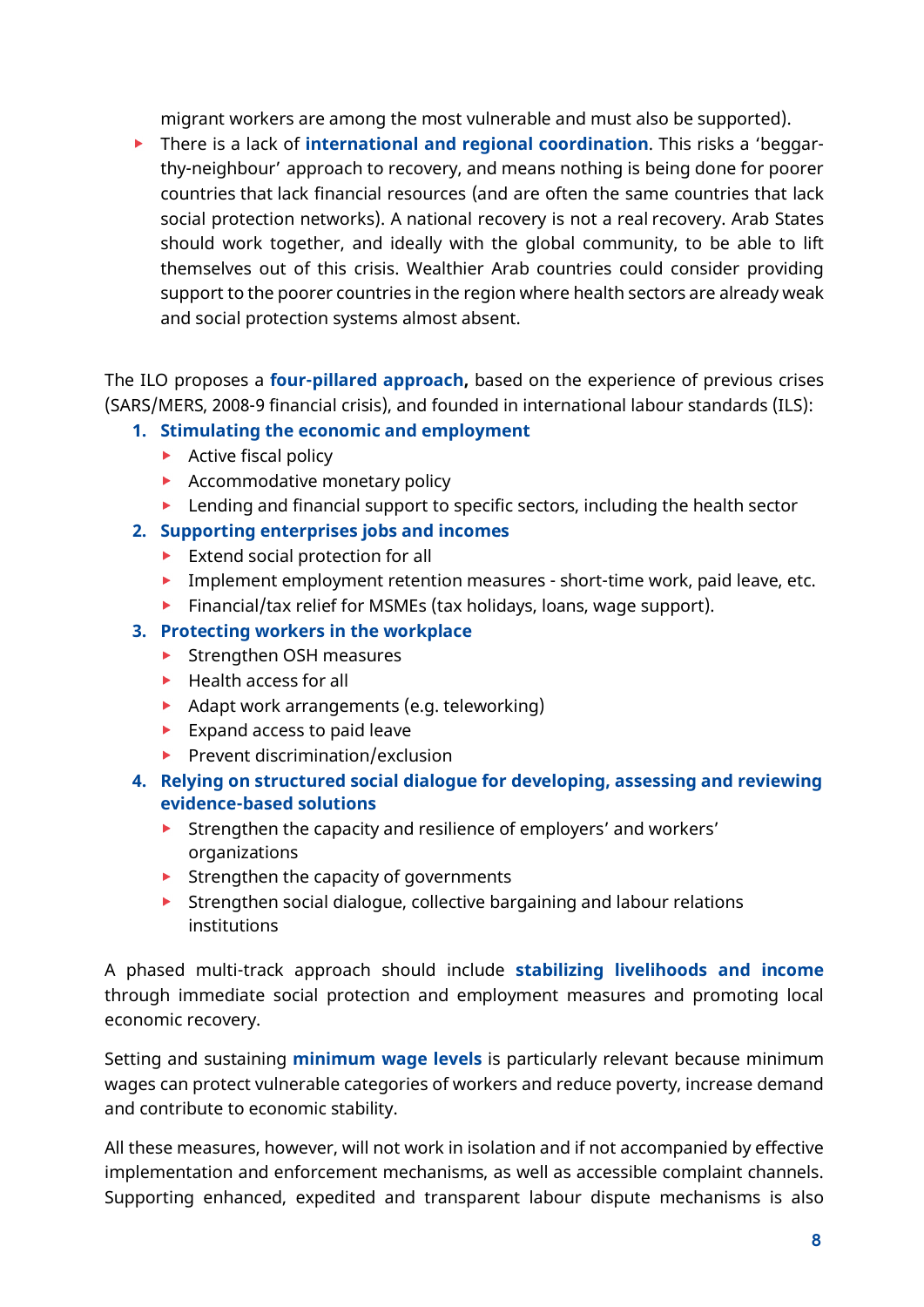advisable to ensure protection of the rights of all workers.

**Social protection systems** are critical in supporting workers and enterprises in times of crisis. They:

- remove financial barriers in accessing needed testing and healthcare;
- allow infected workers to comply with confinement measures without facing income losses;
- support households to afford basic needs at times of reduced economic activity and growing unemployment, and prevent major fall in living standards;
- help companies retain workers on payroll and retain human capital that is critical for fast reactivation of economic activity in the aftermath of the health crisis;
- help to stabilize labour markets and ensure sustained aggregate demand;
- help prevent escalation of social tensions.

Many countries in the world and in the region are adopting aggressive measures to scale up social protection responses in the crisis. These measures alone do not however compensate for the lack of comprehensive social protection systems that should apply to all segments of the population. As such, in the same vein as the 2008-2009 financial crisis, the present crisis reinforces the need to develop such systems with extended coverage to all.

Countries in the region should consider the following range of social protection measures:

- Ensuring **free-of-charge access to testing for COVID-19 and healthcare treatment** to all workers and their families, regardless of insurance and socioeconomic status, including migrant workers.
- Extending **coverage and adequacy of sick-leave cash benefits** to ensure infected and quarantined workers' incomes are protected.
- Expanding **in-kind and especially cash social assistance programmes** to support the poor and vulnerable, as well as existing social allowances for particular groups (e.g. child benefits, old age and disability benefits) through vertical (increased benefits) and horizontal (increased caseload) expansion. Reduce other costs for businesses and families (taxes, loans, utilities, rent).
- Where **unemployment benefits** exist, extend them to workers facing a loss of earnings due to partial unemployment and the suspension or reduction of earnings due to a temporary suspension of work. Reduce eligibility criteria and increase duration and benefit levels. Where not applicable, governments should invest in establishing emergency funds to provide unemployment benefits to all those affected.
- Introduce **wage subsidy** mechanisms to help businesses (particularly SMEs) cover wage bills and retain workers on the payroll, as an alternative to lay-offs.
- Support vulnerable workers (e.g. self-employed and daily/on-call and other informal workers) who are not registered in social insurance with **temporary income support**.

Strengthening **unemployment protection** (including partial unemployment benefits that help enterprises to retain workers) and general social assistance, can help support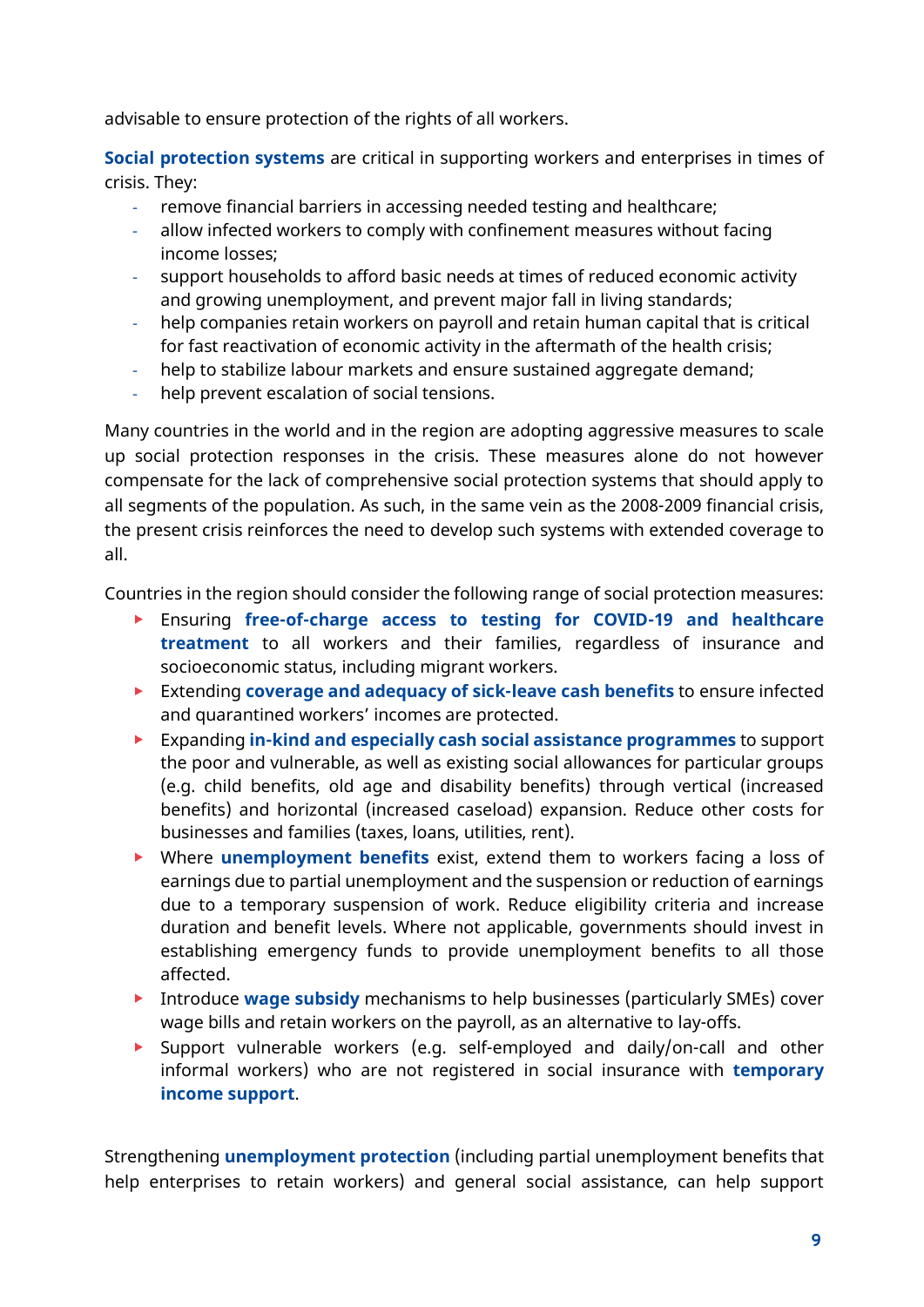households and stabilize aggregate demand and create a basis for faster recovery.

**Effective Social dialogue** – collaboration and negotiation – is essential, both at enterprise level and at sector/national level. If responses are to be effective, they have to be built on trust and trust requires continuous consultation and collaboration.

**International Labour Standards** (created by tripartite consensus) provide a strong foundation for the policy responses needed for sustained and equitable recovery. They encapsulate the idea of a human-centred approach to economics and development, and balance the needs of stimulating demand, supporting businesses and protecting workers.<sup>8</sup>

# **Is fiscal stimulus the answer?**

**Fiscal measures** (government tax and spending, unemployment benefits, social protection) are useful but are not enough. While tax reductions, holidays or deferrals can help companies maintain needed liquidity to pay salaries and buy raw material, amongst others, these cannot help businesses that are dying because they have no customers/income.

**Monetary policy** (e.g. reducing interest rates) also has a role but is not enough either – fragile businesses may not want more loans.

Nor are '**new' policies** like 'helicopter money' – people won't spend if they fear things will get worse. The full toolbox is needed – for example, job guarantees, support for business (large and small), universal health care, enhanced social protection, ad hoc payments, support for the self-employed.

There is an imperative to keep as many of the economic wheels turning as possible.

# **Which countries are best prepared?**

 $\overline{a}$ 

Arab countries with stronger institutions and larger/accumulated **fiscal space** will be able to more easily address this crisis, building on pre-existing systems and programmes, and resorting to additional funds as needed, to address the negative repercussions of this pandemic.

Countries with stronger **social protection systems** in the Arab region are also in a better position to step up the response immediately, while for others the introduction of emergency measures can pave the way for strengthening national systems in the future.

Countries with unemployment protection schemes can provide workers with unemployment insurance or unemployment assistance benefits. However, these are not

<sup>8</sup> For further information on how ILS provide a much-needed foundation for policy responses to the COVID-19 crisis, please see: https://www.ilo.org/wcmsp5/groups/public/---ed\_norm/-- normes/documents/publication/wcms\_739937.pdf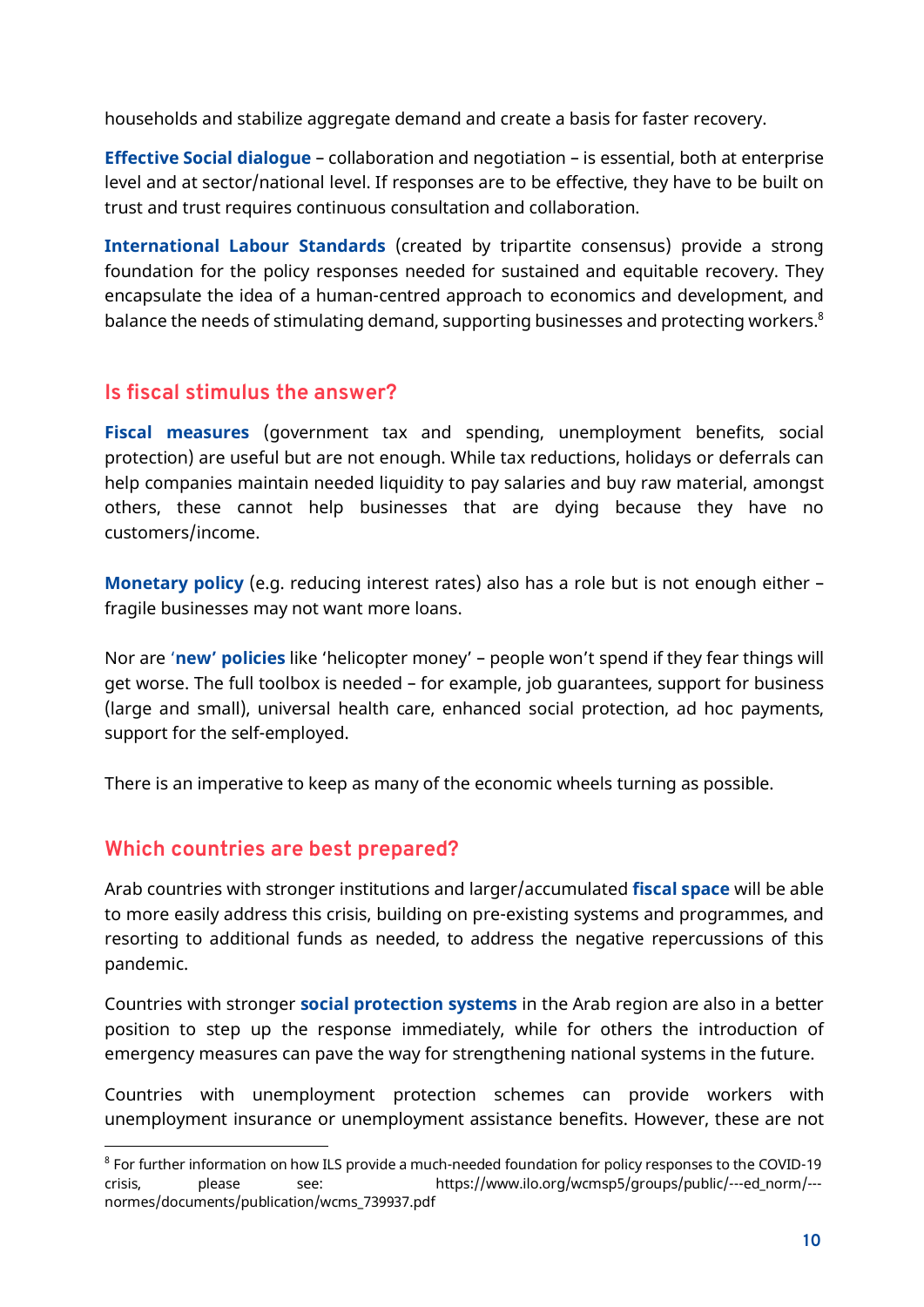available in many countries of the region. Only four countries in the Arab region (Bahrain, Jordan, Kuwait and Saudi Arabia) have contributory unemployment insurance systems in place. However, they are not accessible to large proportions of the population as they exclude most categories of non-nationals.

Recognizing that economic impacts of the crisis are going to affect households across the whole income distribution, the response necessarily involves scaling up both contributory and non-contributory social protection systems, with a view to achieving universal coverage, and devoting special attention to vulnerable populations and vulnerable workers, including informal workers, migrant workers and workers in non-traditional forms of work who are falling outside formal social insurance mechanisms.

The crisis highlights the importance of **universal social protection systems**, and the severe inadequacy of fragmented systems which provide market solutions for those who can afford them and porous 'safety nets' for the poorest.

Countries that have built **universal health and social security systems** are likely to be in a stronger position to respond.

Countries that also have better **IT infrastructure** are better prepared. In fact, where schools and universities are closed, online learning becomes crucial to keep teachers in the education sector employed. The same applies to all other sectors that can shift to "teleworking", but need the relevant infrastructure (and, in many instances, government support) to be able to do so.

Finally, **countries that have invested in their care economy**, including professional child and elderly care, are also in a better position, as workers in these sectors can shift to homecare work and support families in balancing their work and family responsibilities. Examples from other countries in other regions seem to also shed light on the importance of investing in the care economy, especially where some schools and childcare facilities remain open, though with a limited number of staff, to look after children of essential service workers (e.g. Austria, France, Germany and the Netherlands).

# **What is the role of governments?**

A crucial role of government is to bolster **confidence**. The "whatever it takes" approach is a good start.

**Large interventions** (of a size only governments can make) can keep things going until a demand-led recovery is possible. Large-scale social assistance, cash transfers, and other support will also be needed, in particular for vulnerable groups and workers. Increased spending on social protection schemes are key.

**Employment promotion** measures, including employment services and vocational training can help workers made redundant to restart once circumstances allow.

As governments assemble their fiscal stimuli, there should be a **balance** between financial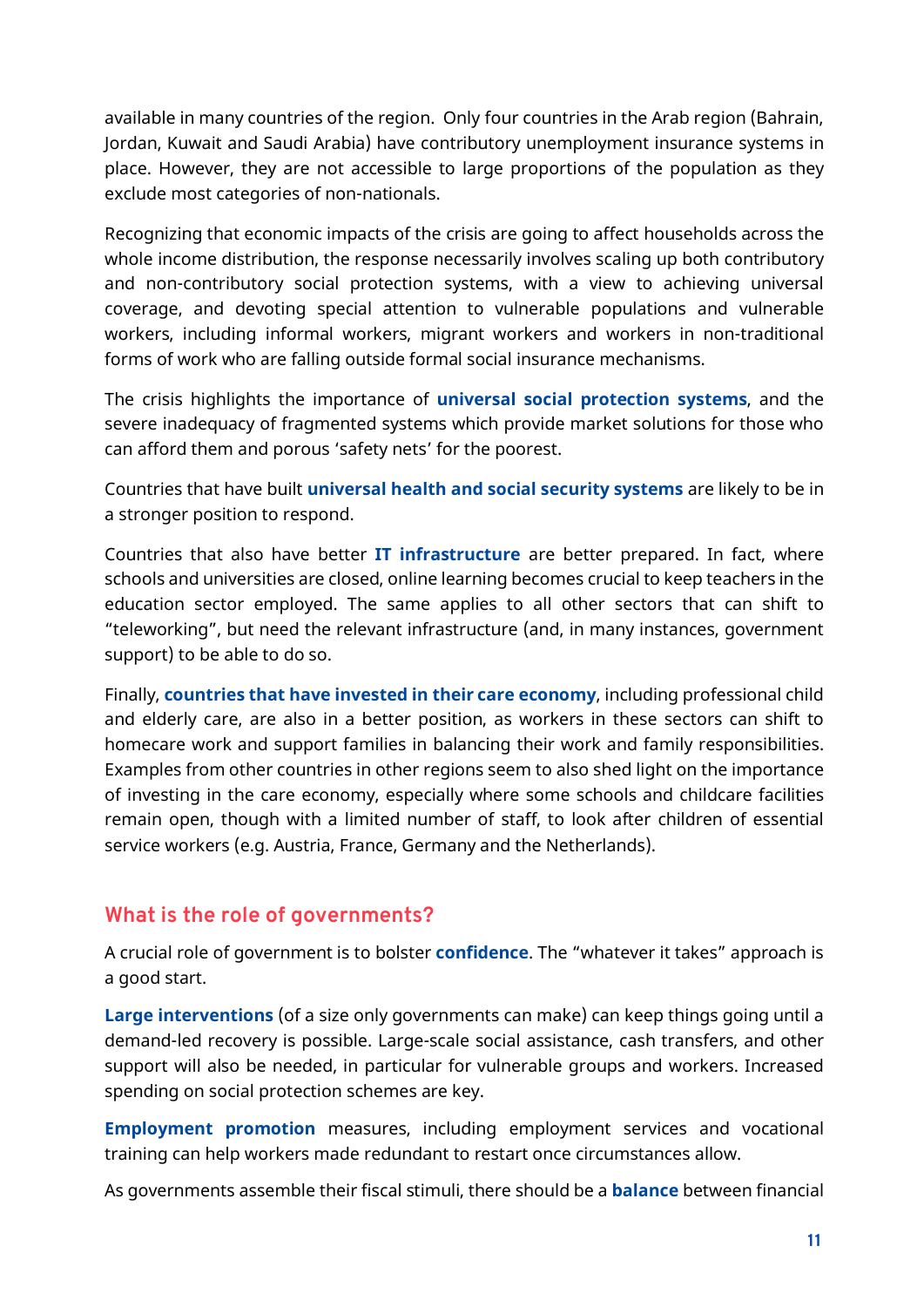support to enterprises to retain workers and measures to support the newly unemployed.

Government policies should also ensure not to neglect those affected by humanitarian crises, particularly refugees and displaced populations and/or those living in camps and camp-like settings, facing compounded challenges and vulnerabilities.

## **How should companies respond and what is their responsibility?**

Some (larger) companies will have **resources** that can help them pay workers' full salaries and benefits. Some will have **insurance** (but not many, as business interruption insurance seems tightly worded). But no business can survive for months without income – and it is not clear how long shutdowns will last. While some countries have started to gradually reopen their economies, heavily restrictive measures are still imposed on businesses. Government support will be crucial for the survival of many businesses impacted by the crisis and the retention of their workforce. Nonetheless, **employers have the responsibility** to at least provide adequate protective equipment, at no cost to the worker, and adequate information and training.

# **What is the answer for the thousands of small and/or informal businesses that are in danger of closing?**

Unlike some of the largest enterprises with more resources and buffers, small businesses are greatly distressed because global economic activity has ground to a halt, not through any fault of their own.

SMEs are a cornerstone of Arab economies, accounting for the majority of all businesses and providing a major source of new job creation. Their survival is crucial, for jobs, the economy and social cohesion. The priority must be to help them **preserve jobs** until an upturn comes, and prevent a supply shock from turning into a labour demand shock.

Vulnerable firms, whether SMEs or firms operating in the informal sector or in the most impacted sectors, need swift, continuous and expedited government support (e.g. tax holidays, reductions or rescheduling; interest-free loans; wage and employment subsidies etc.) but also help from banks and other financial institutions (flexibility with debt, more lending - possibly conditional on retaining workers etc.) and other parts of the private sector, with simplified administrative processes to facilitate and expedite access of those in need to the different services and funds provided.

Further efforts should be made not only to support informal economy businesses but also to support and prevent any formal enterprise from being pushed into informality because of the financial collapse and the envisaged slow recovery.

Workers have a role to play – social dialogue is needed so that workers can discuss with employers how to keep businesses alive, even if work is done remotely.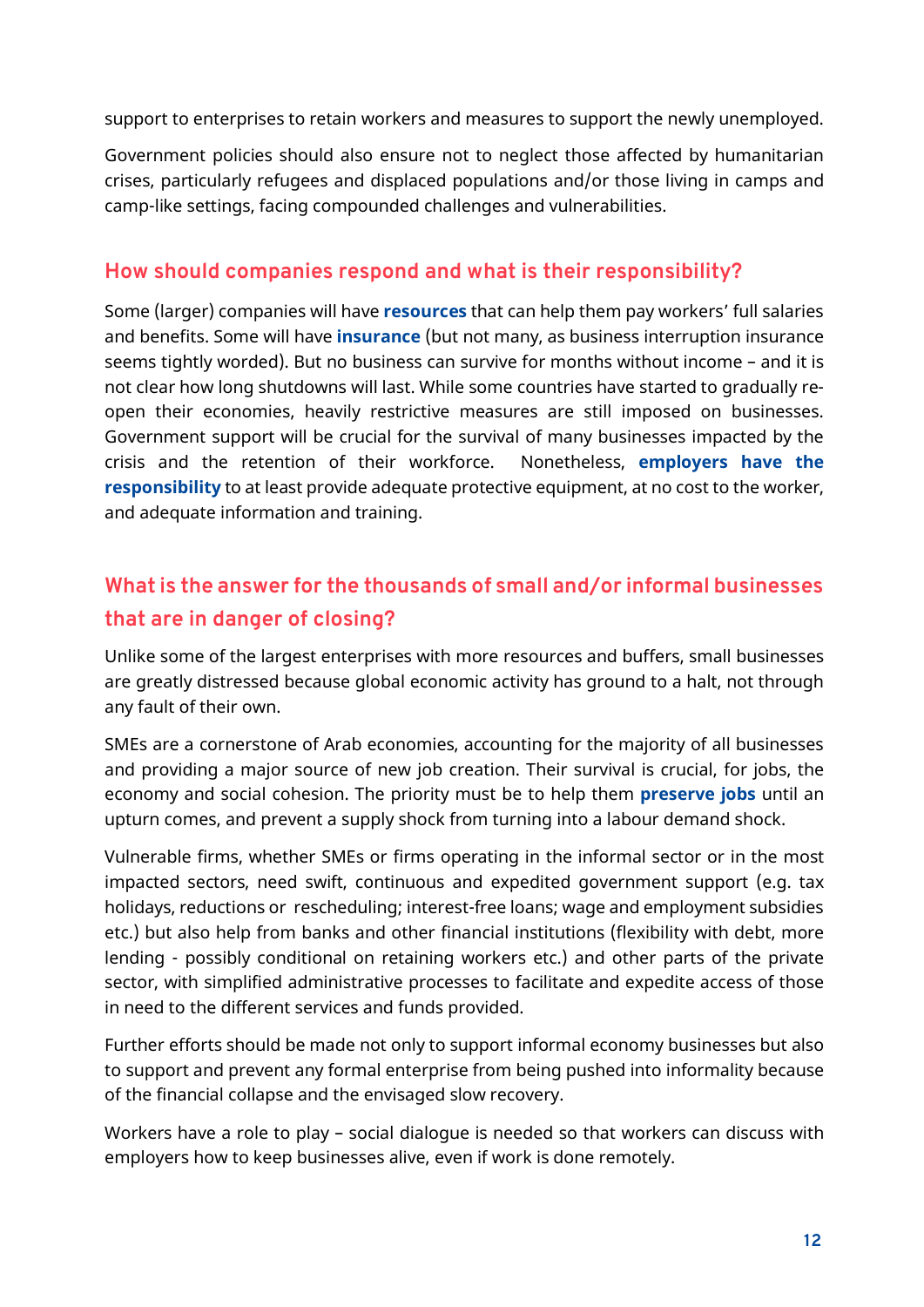# **What about the employment rights of people whose jobs are affected by the crisis?**

**International labour standards** set the basis for the rights of workers and provide a useful benchmark of decent work standards in a period of crisis response. They are incorporated into national legislation, while being flexible in cases of 'force majeur'. These should guide national planning, situational analysis and assessment and policy development in the Arab region, as elsewhere.

International labour standards contain **specific guidance** on employment, including termination of employment, social protection, wage protection, protection of specific categories of workers (e.g. migrant workers, domestic workers), SMEs promotion or workplace cooperation that would ensure a human-centred approach to the crisis and recovery. For example, the Protection of Wages Convention (C.95) stipulates that if an employer goes out of business, employed workers shall be treated as privileged creditors for unpaid wages. Also relevant are the Recommendation on Employment and Decent Work for Peace and Resilience (R.205), the Employment Policy Convention (C.122) and the Recommendation concerning the the Transition from the Informal to the Formal Economy (R. 204), amongst others.

Workers affected by suspension/termination of employment should be entitled to **unemployment benefits** or assistance to compensate for the loss of earnings. They should have access to employment promotion measures, including employment services and vocational training with a view to their reintegration in the labour market.

Temporary **absence from work** due to illness or family responsibilities does not constitute a valid reason for employment termination.

## **Towards sustainable longer-term solutions**

Further to the proposed measures required by countries in the Arab region to best respond to the immediate crisis, Arab States need to ultimately review their overall policy frameworks if they are to better position themselves not only to respond to this current crisis, but also to address their pre-existing labour market deficiencies and build resilience in the face of potential future crises which may have similar implications for the world of work.

Greater attention should be given to developing comprehensive National Employment Policies that address both the demand and supply sides of the labour market and serve as a vehicle for greater policy coherence.

**Labour market institutions** need to be built/enhanced as appropriate along with stronger and more inclusive **social protection systems** and **improved regulatory and legislative frameworks**.

Arab States need to rethink their current **macroeconomic models** and support their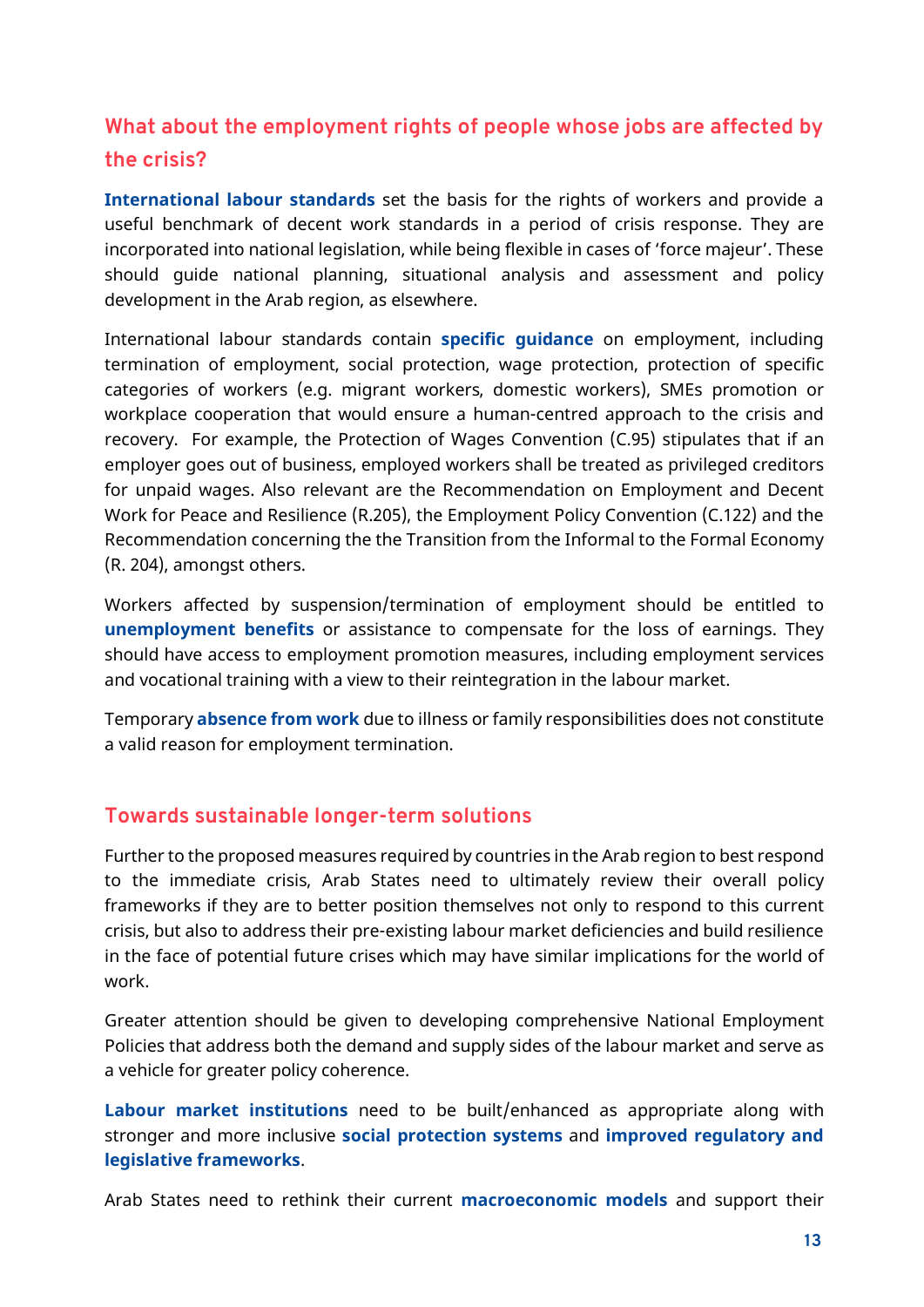economies to diversify into higher value added sectors, where both private enterprises and workers can achieve their full potential.

Facilitating transition from the informal to the informal economy should also be a priority in the medium-to-longer term given that informal economy workers and enterprises have fewer means to address the repercussions of this pandemic and will thus dive into deeper poverty if no support is provided.

Finally, these medium to longer-term objectives should be pursued through tripartite social dialogue, with greater participation of informal economy workers and enterprises, women and youth, and be guided by relevant international labour standards.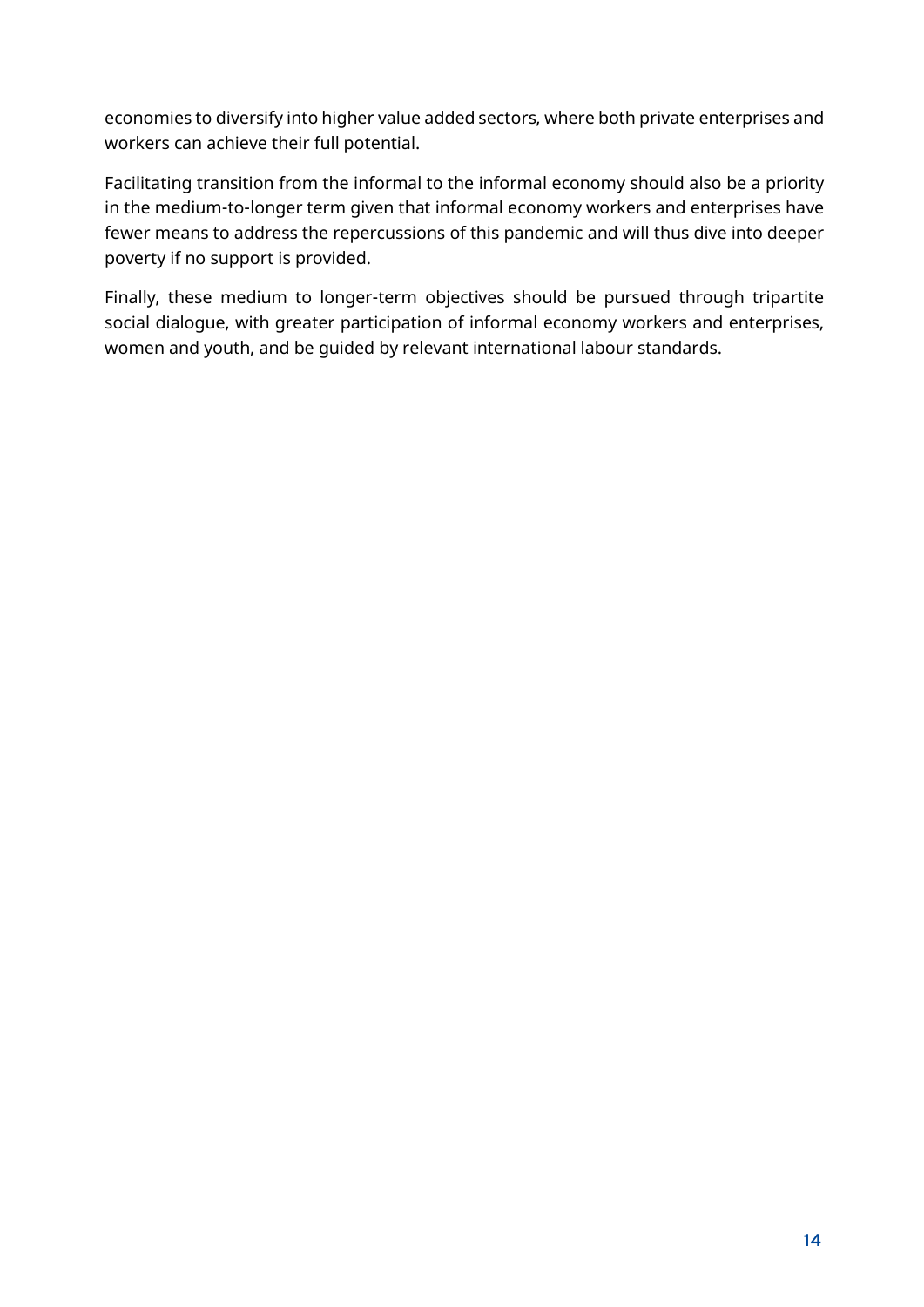# **Annex I: Specific Impact on Migrant Workers**

Migrant workers play a key role in the labour markets of Arab States, particularly in sectors such as construction, domestic work, agriculture and food production, hospitality, services, including facilities management/cleaning, and the care economy, including health care. The important contributions of migrant workers should therefore be acknowledged, particularly as some of the above sectors are providing so-called "essential services" (e.g. care and health work, food production, cleaning) during the COVID-19 pandemic. In the short- to medium-term, given the adverse impact of the crisis on the service sector, which is the main employment provider in the Arab region, and the large number of migrants working in services (particularly in GCC countries), migrant workers are likely to be disproportionally affected by job losses.

# **Why are migrant workers particularly vulnerable and likely to be disproportionately affected by the crisis?**

All migrant workers are potentially at risk, but the most vulnerable are low-skilled/lowincome workers, women migrant workers and especially domestic workers, and informal workers, who in many cases will also be in irregular status.

In the immediate context of the risk of COVID-19 infection, migrant workers across the region have limited access to health care or may fear accessing health services, particularly if they are in an irregular status/undocumented.

Previous crises (e.g. 2008-9 financial crisis) have shown that migrant workers are at a greater risk of arbitrary dismissal from their jobs or are more likely than nationals to be subject to deteriorating working conditions. Migrant workers are also frequently employed in temporary/short-term or precarious work. Those migrant workers who lose their jobs in the region will rarely have access to social protection, are likely to experience considerable difficulties in finding alternative employment in the current climate, and will fall into irregular status – a consequence also of the operation of the 'kafala' (sponsorship) system in the region – making them subject to arrest, detention and deportation.

Migrant workers in the informal economy (e.g. migrant day/casual labourers, freelance workers, such as live-out migrant domestic workers and cleaners) are losing their means of livelihood and thus unable to buy food or pay rent, and do not have access to paid or sick leave mechanisms and social protection more generally.

Migrant workers who wish to leave the destination country cannot do so in many instances because of travel restrictions imposed to curb the spread of the pandemic:

- In the Arab States, there are many cases of migrant workers whose contracts have been terminated (or who have left their jobs), but who have become stranded in the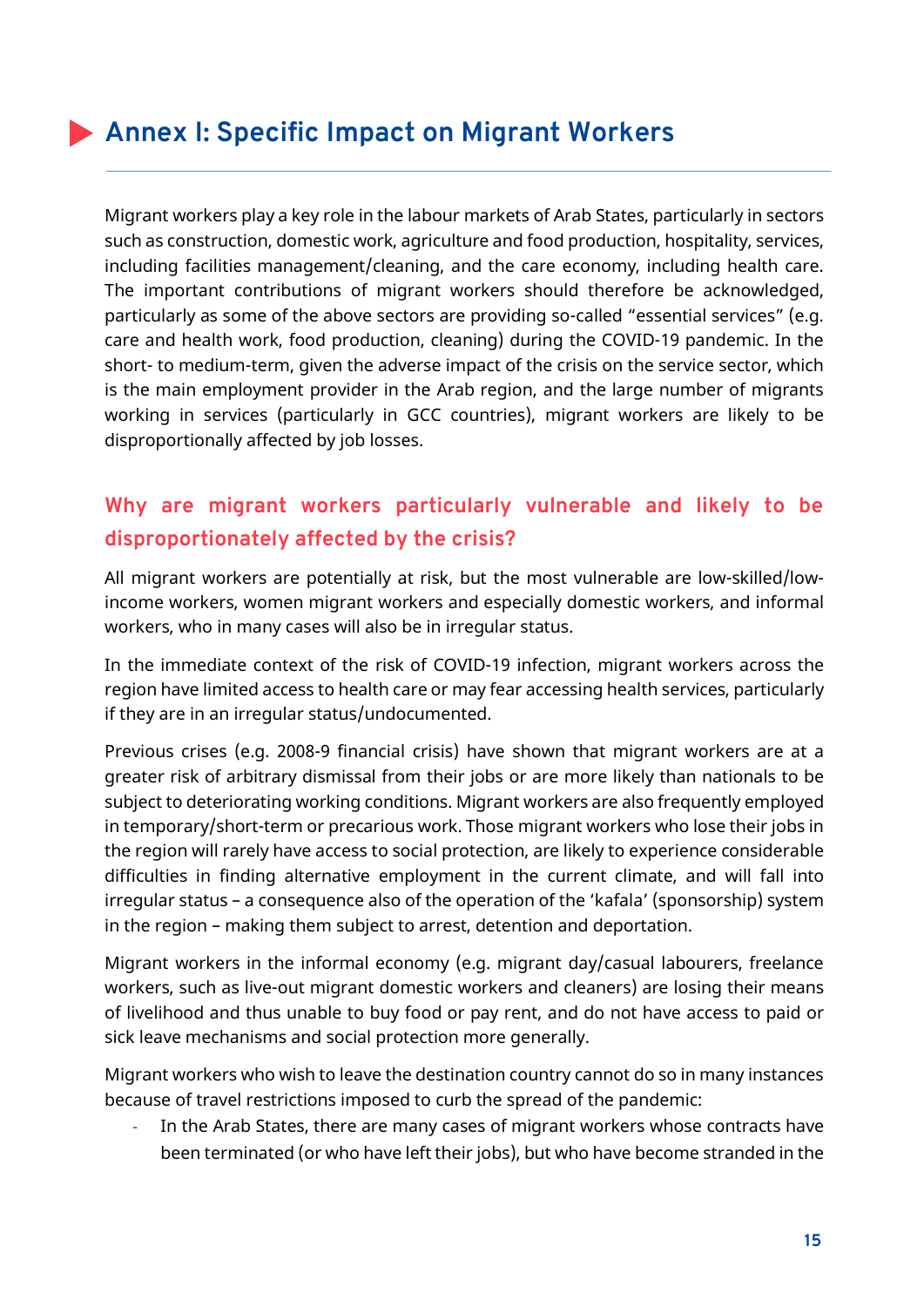destination country because airports of have been closed or commercial flights back to their countries are not operating;

- Those in irregular status and who are awaiting deportation in immigration detention facilities will likely be confined for longer periods and are also more at risk of contracting COVID-19 if the conditions in such facilities become overcrowded;
- Where it is still possible to leave the destination country (i.e. on a specially arranged repatriation flight), some countries of origin are not accepting back their nationals unless they have a PCR certificate stating that they have been tested negative for COVID-19. Authorities in countries of origin are also experiencing challenges in managing the safe return of large numbers of their nationals at this time.

Migrant domestic workers, who comprise a large workforce across the GCC and Lebanon (and to a lesser extent in Jordan), are a particularly vulnerable category of workers and many are experiencing the following:

- Abrupt termination of employment contracts with no wage or social protection;
- Non-payment, partial or late payment of wages, or retention of wages;
- Longer working hours in light of families being required to work from/ stay at home, and no weekly rest day;
- Risk to OSH in the workplace (including if instructed to clean homes with toxic detergents/disinfectants on a more frequent basis or to run errands for family members without provision of appropriate personal protective equipment (PPE));
- Isolation in employer households, including through increased limitations on home internet access, additional restrictions on mobility, and at greater risk of harassment;
- Loss of means of livelihood, including food security, in case of freelance/live-out domestic workers.

Migrant workers are also at greater risk of violence, xenophobia, discrimination, stigmatization and further marginalization as a result of the crisis.

# **What policy responses should be considered to support migrant workers in the Arab region?**

#### **Migrant workers have equal rights in the workplace and employment as national workers**

International labour standards cover all workers, including migrant workers unless otherwise stated, and provide important guidance in terms of responses. There are also specific ILO standards on protection of migrant workers and governance of labour migration (C97, C143, R86, R151), as well as other instruments of particular relevance to migrant workers (C181, C189, C190, R205).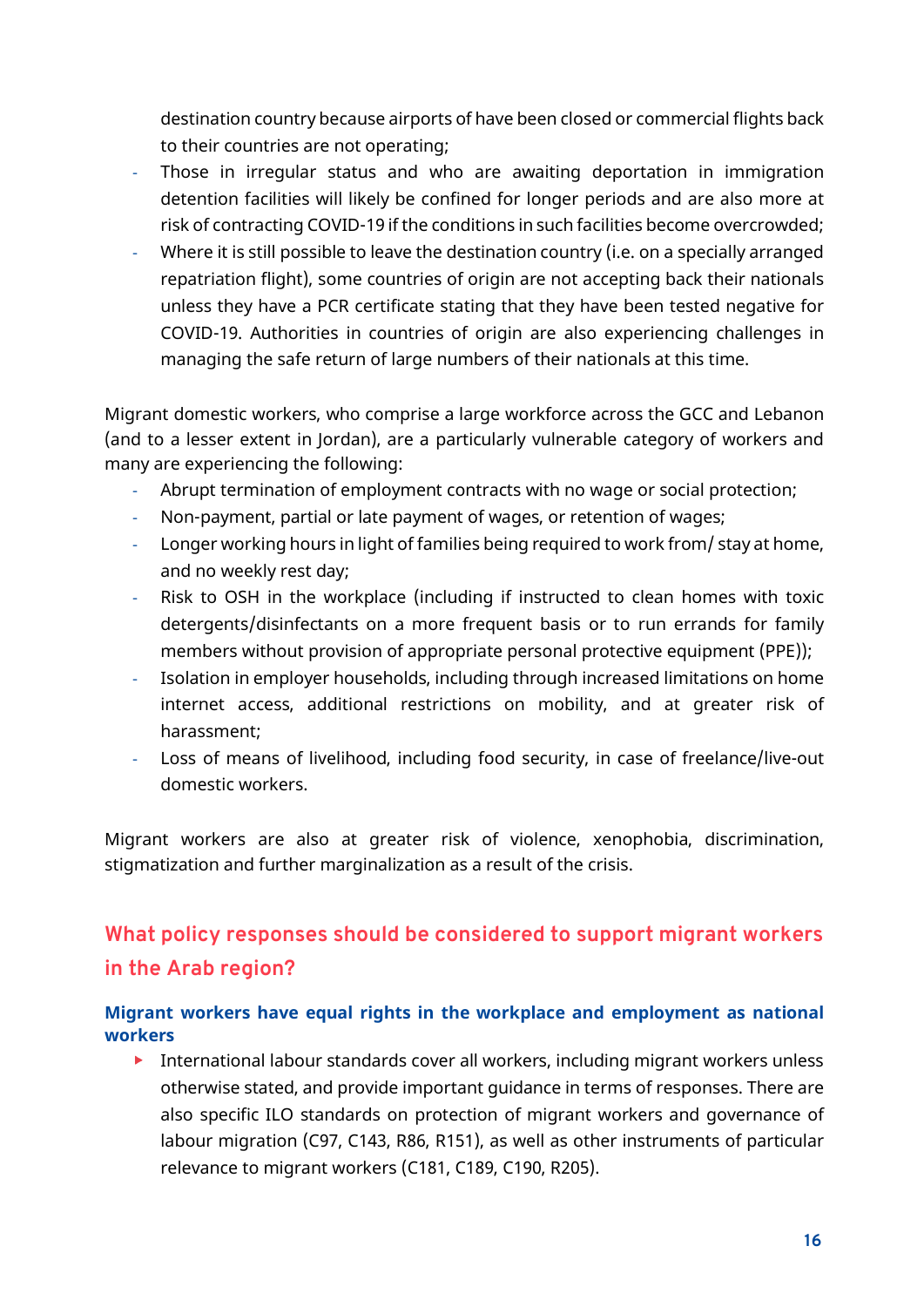- Equality of treatment and non-discrimination for migrant workers needs to be ensured – with specific attention to low-skilled/low-income workers and domestic workers, on the basis of the full range of prohibited grounds of discrimination, including nationality – in respect of workplace and employment rights; in particular, stronger OSH measures, continued payment of wages, access to complaints mechanisms, prompt access to health care (including access to accurate health information and hotlines on, and free testing and treatment for, COVID-19) without fear of being reported to the immigration authorities if undocumented, and access to paid leave and sick leave.
	- In the Arab States, stronger OSH measures are particularly important in congested working and living environments (e.g. some migrant dormitories in the garment sector in Jordan and labour camps in the GCC) where conditions were already challenging in terms of cramped accommodation and insufficient sanitation before the crisis. Transferring workers to more spacious accommodation, introducing social distancing in communal dining and sleeping areas, and making suitable quarantine areas available are just some of the important measures to consider in these circumstances. To address this issue, governments in some GCC countries (e.g. Bahrain, KSA) have taken steps to identify alternative accommodation for migrant workers.
	- Practical issues are also emerging, in light of the social distancing measures introduced as a result of the COVID-19 pandemic, regarding payment of salaries to those workers in dormitories or labour camps who may not receive digital payments in accordance with Wage Protection Systems and who normally queue up to pick up their wages in cash. The same problem applies to workers who queue at financial services outlets (e.g. Western Union) to send money home.
	- Equal access to health care for migrant workers is critical (uninsured migrant workers or those without papers should not be denied testing for COVID-19 and subsequent treatment if needed; for example, in Qatar and KSA, governments have committed to ensuring that all workers receive all necessary treatment for free, and that their status is not relevant); there are also evident public health reasons for the provision of free testing for COVID-19 irrespective of social status, nationality or immigration status.
	- Greater efforts are needed to disseminate accurate and targeted information on COVID-19 and protective measures to migrant workers in a language they understand and to reach out to workers in more remote locations, such as domestic workers (the Ministry of Labour and other relevant government entities, including municipalities, social partners and NGOs have an important role to play in this regard).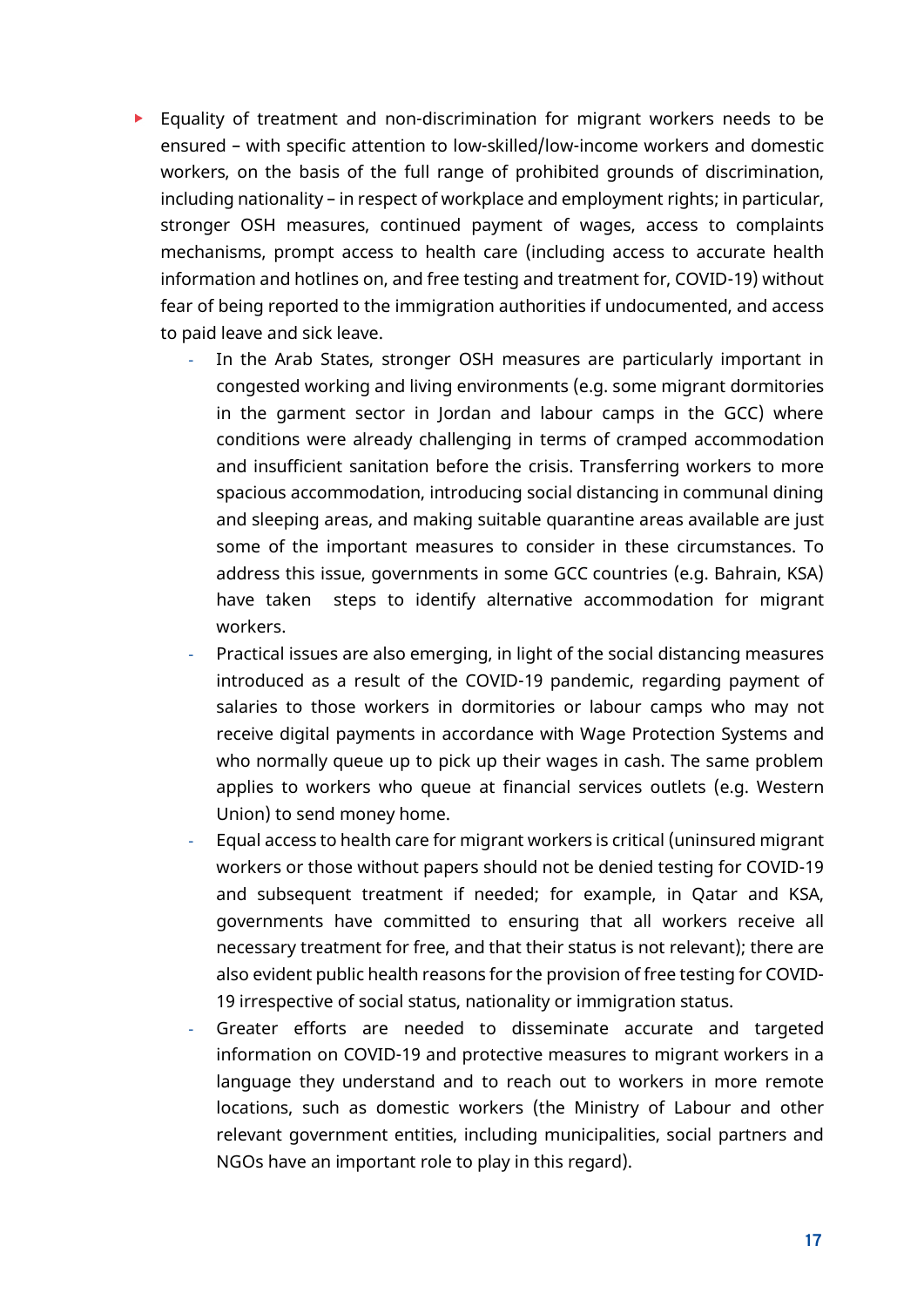#### **Government measures to ensure continued employment and support incomes also need to be applied to migrant workers on the basis of equality with nationals**

- As noted above, migrant workers should be able to benefit from employment retention schemes and support packages on an equal basis with nationals. Their contracts should not be terminated in the case of illness, COVID-19 containment measures, or family responsibilities.
	- Many of the support schemes put in place in the Arab region so far focus mainly on nationals, with no reference regarding their application to migrant workers.
- If migrant workers temporarily lose their job, they should have access to unemployment benefits, social assistance benefits or other forms of cash transfer, and afforded grace periods in the payment of rent and utility bills.
- **Freelance/live-out migrant domestic workers and casual/day workers, many of** whom are likely to be in irregular status, are especially in need of support, particularly cash to buy food and access to emergency accommodation/shelters, since to date most of them are not included in the general government provision of humanitarian assistance for vulnerable groups (this will require a significant policy change in the region as the standard response has been to detect, apprehend and detain these categories of migrant workers with a view to their removal from the destination country).

#### **Migrants' permission to work in the destination country is closely related to their lawful residence status and there are specific challenges in this regard that should be addressed**

- As a general rule in the Arab States, if migrant workers lose their jobs or overstay their work/residence visa they fall into irregular status (often through no fault of their own) unless they are able to find another employer/sponsor, and are subject to overstay penalties, detention and deportation. This is also a consequence of the operation of the kafala system. It would be important to ensure that these restrictive measures are lifted/suspended during the crisis (even if originally imposed before the start of the crisis).
	- In this regard, some GCC countries have responded positively by exempting migrant workers who become irregular from the payment of penalties enabling them to leave the country once commercial flights resume or if charter repatriation flights are arranged by governments in countries of origin and destination (e.g. Kuwait); adopting an amnesty for migrant workers in an irregular situation enabling them to regularize their residency status (Bahrain) or extending work/residence visas (Kuwait, KSA, Lebanon, UAE); or have released migrant workers in irregular status from detention with a view to reducing overcrowding and controlling the spread of COVID-19 (Bahrain, UAE).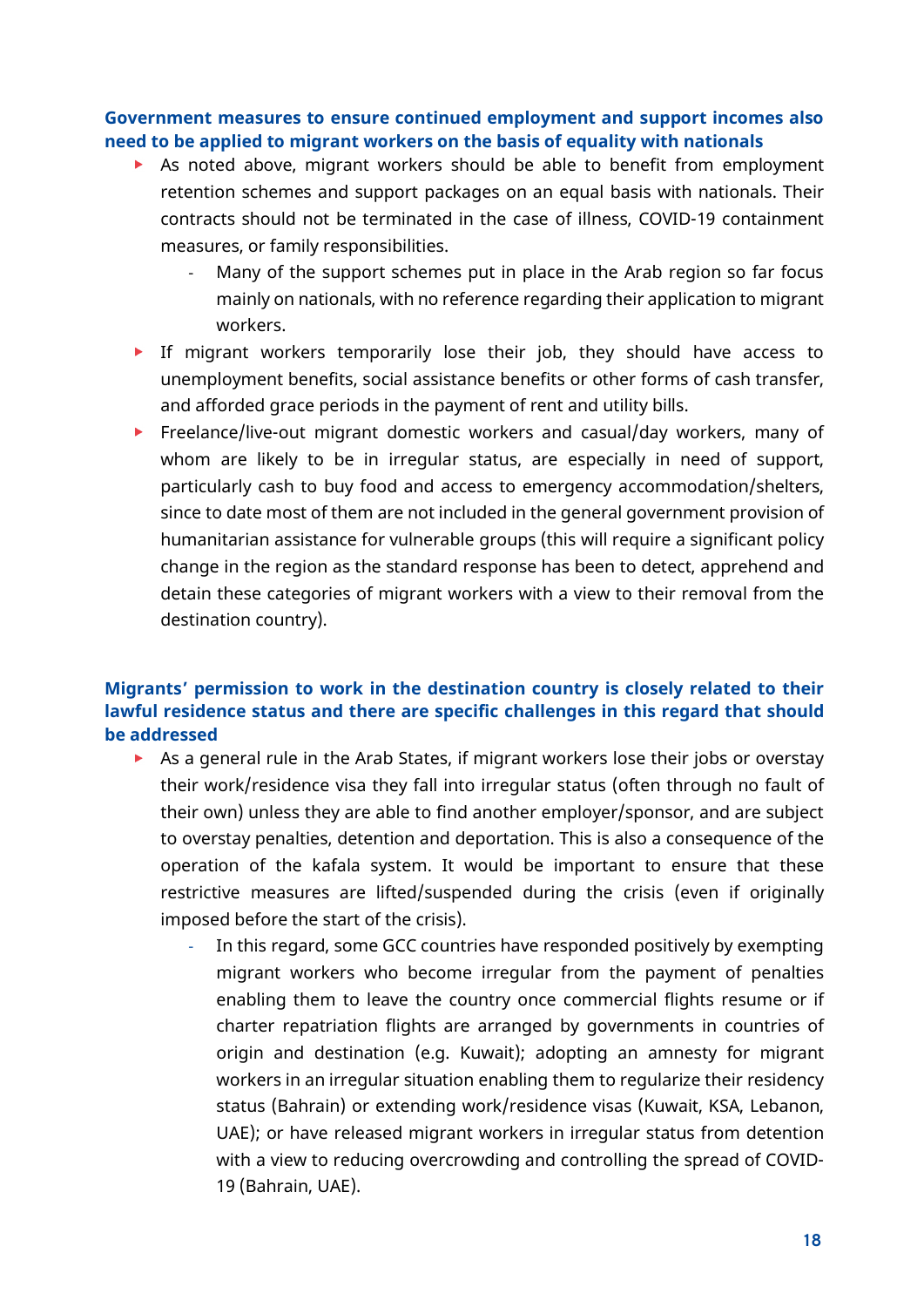▶ Once the situation improves, consideration should also be given to the promotion of greater internal labour market mobility, including by granting migrant workers a 'grace period' enabling them to look for alternative employment, or to access employment services/vocational training with a view to finding another job.

#### **Enhanced cooperation between destination and migrant countries of origin is needed**

- $\triangleright$  Diplomatic missions of countries of origin, in close cooperation with the authorities, have the the responsibility in international law to assist their nationals in distress, and to help disseminate in their own language accurate information on COVID-19 as well as government response measures, including those relating to employment and the labour market.
- In the context of bilateral labour agreements, and the joint committees established under these agreements to oversee implementation, there is a ready-made mechanism in place for officials from both countries to discuss issues of concern relating to migrant workers. Any such discussions should also be expanded to include the participation of representatives of social partners as well as migrant/diaspora organizations.